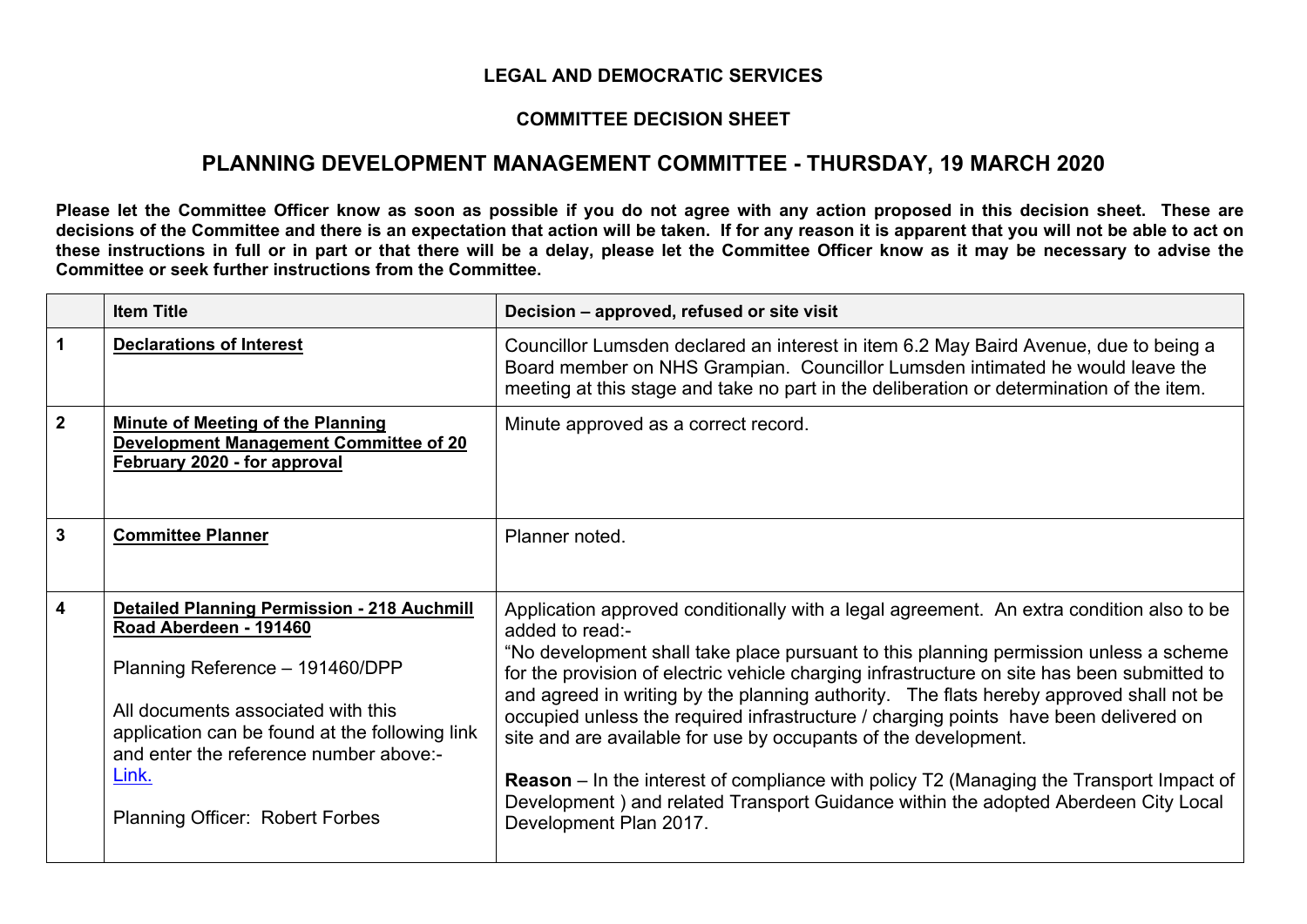|   | <b>Item Title</b>                                                                                                                                                                                                                                                                                               | Decision - approved, refused or site visit                                                                                                                                                                                                                                                                                                                                                                                                                                                                                                                                                                                                                                                                                                                                                                                                                                                                                                                                                                                                                                            |                                                                                                                                                                                                                                                                                                      |
|---|-----------------------------------------------------------------------------------------------------------------------------------------------------------------------------------------------------------------------------------------------------------------------------------------------------------------|---------------------------------------------------------------------------------------------------------------------------------------------------------------------------------------------------------------------------------------------------------------------------------------------------------------------------------------------------------------------------------------------------------------------------------------------------------------------------------------------------------------------------------------------------------------------------------------------------------------------------------------------------------------------------------------------------------------------------------------------------------------------------------------------------------------------------------------------------------------------------------------------------------------------------------------------------------------------------------------------------------------------------------------------------------------------------------------|------------------------------------------------------------------------------------------------------------------------------------------------------------------------------------------------------------------------------------------------------------------------------------------------------|
|   |                                                                                                                                                                                                                                                                                                                 | <b>Revised Developer Obligations</b><br>Transportation<br><b>Core Path Network</b><br><b>Primary Education</b><br><b>Secondary Education</b><br><b>Healthcare Facilities</b><br>Open Space<br><b>Community Facilities</b><br>Sports & Recreation                                                                                                                                                                                                                                                                                                                                                                                                                                                                                                                                                                                                                                                                                                                                                                                                                                      | To be advised direct by the<br><b>Transportation Team</b><br><b>Nil</b><br>£23,715<br>£27,333<br>£73,697<br>Nil<br>£131,652<br>£69,408                                                                                                                                                               |
| 5 | <b>Detailed Planning Permission - former Ross</b><br>Clinic, May Baird Avenue, Aberdeen - 191755<br>Planning Reference - 191755/DPP<br>All documents associated with this<br>application can be found at the following link<br>and enter the reference number above:-<br>Link.<br>Planning Officer: Lucy Greene | That there be a willingness to approve, subject to conditions and subject to the signing<br>of a legal agreement to secure contributions towards core path network, primary<br>education, healthcare, community facilities, affordable housing and provision of upgrade<br>to bus shelter on south side of Westburn Road.<br>Conditions 2 amended to read:-<br>That the flats shall not be occupied unless the car park has been laid out, including<br>electric vehicle charging points and bollards installed, path from nursery laid out with<br>access across the car park to green space and cycle parking been provided close o the<br>building in accordance with a plan submitted to and approved in writing by the planning<br>authority.<br>Reason – in order to encourage active travel and residential amenity.<br>Condition 13 (c) amended to read:-<br>Tree work shall be carried out outwith the bird nesting season, other than in accordance<br>with surveys that accord with a methodology to be submitted to and approved in writing<br>by the planning authority. |                                                                                                                                                                                                                                                                                                      |
| 6 | <b>Development Along Lanes - Technical Advice</b><br>Note - PLA/20/063                                                                                                                                                                                                                                          | The Committee resolved:-<br>(i)<br>proposed by Officers to the Draft document; and<br>(ii)<br>advice in the determination of relevant planning applications.                                                                                                                                                                                                                                                                                                                                                                                                                                                                                                                                                                                                                                                                                                                                                                                                                                                                                                                          | to note the consultation findings of the Draft "Development Along Lanes"<br>document approved for public consultation by the Planning Development<br>Management Committee on 19 September 2019; and subsequent revisions<br>approves the Technical Advice Note "Development Along Lanes" as planning |